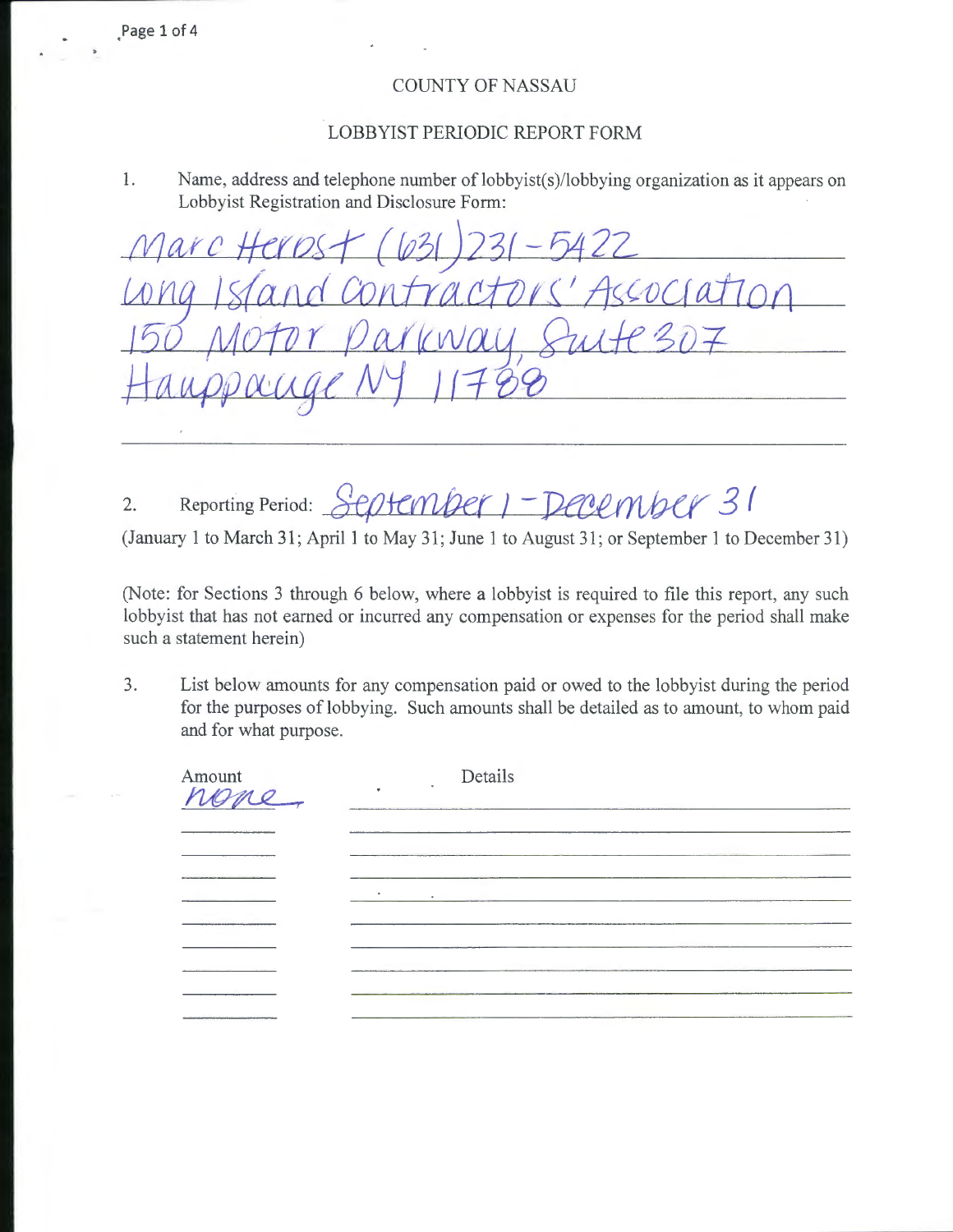- List below the cumulative total amounts earned to date for lobbying year: 4.
- List below amounts for any expenses expended or incurred by the lobbyist during the 5. period for the purposes of lobbying. Such amounts shall be detailed as to amount, to whom paid and for what purpose.

| Amount<br>none | Details<br><u> 1980 - Maria Amerikaanse konstantinopolis</u> |
|----------------|--------------------------------------------------------------|
|                |                                                              |
|                |                                                              |
|                |                                                              |
|                |                                                              |
|                |                                                              |
|                |                                                              |
|                |                                                              |
|                |                                                              |
|                |                                                              |

6. List below the cumulative total amounts expended to date for lobbying year:

(In lieu of completing 7 through 10 below, you may attach a copy of your Lobbyist Registration and Disclosure Form, provided the information has not changed.)

7. List whether and where the lobbyist(s)/lobbying organization is registered as a lobbyist

(e.g. Nassau County, New York State):<br>Suffo (L COUNTY<br>Nassau County<br>New York State 

8. Name, address and telephone number of client(s) by whom, or on whose behalf, the lobbyist is retained, employed or designated.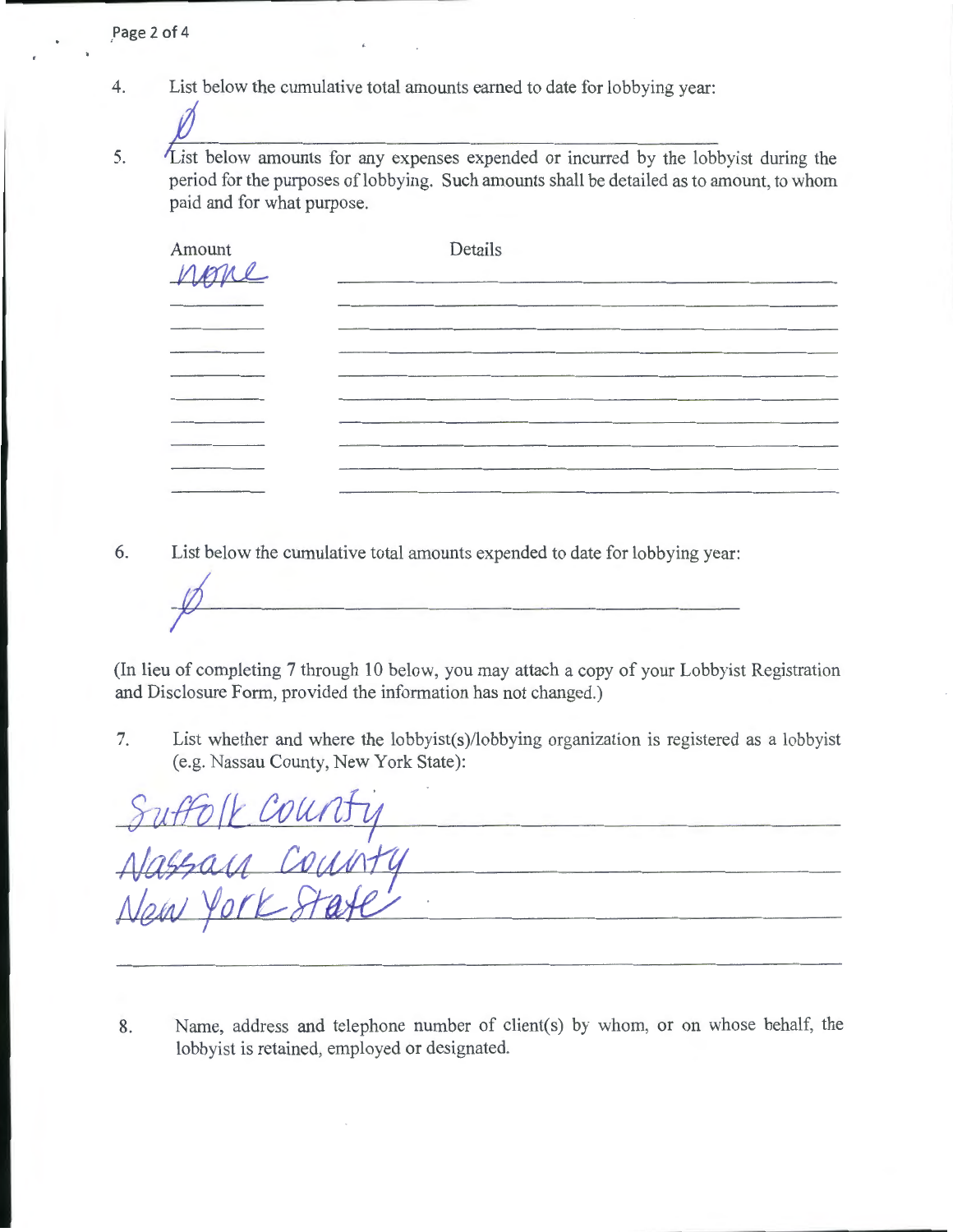Island Contractors' Association  $11788$ <u> 1980 - Jan Barnett, mars ann an t-Amhair an t-Amhair an t-Amhair an t-Amhair an t-Amhair an t-Amhair an t-Amhair an t-Amhair an t-Amhair an t-Amhair an t-Amhair an t-Amhair an t-Amhair an t-Amhair an t-Amhair an t-Amhair</u>  $\mathcal{L}_{\mathcal{A}}$ 

9. Describe lobbying activity conducted, or to be conducted, in Nassau County, and identify client(s) for each activity listed, during the Reporting Period.

ansportation and Infrastructure

10. The name of persons, organizations or governmental entities before whom the lobbyist has lobbied during the period.